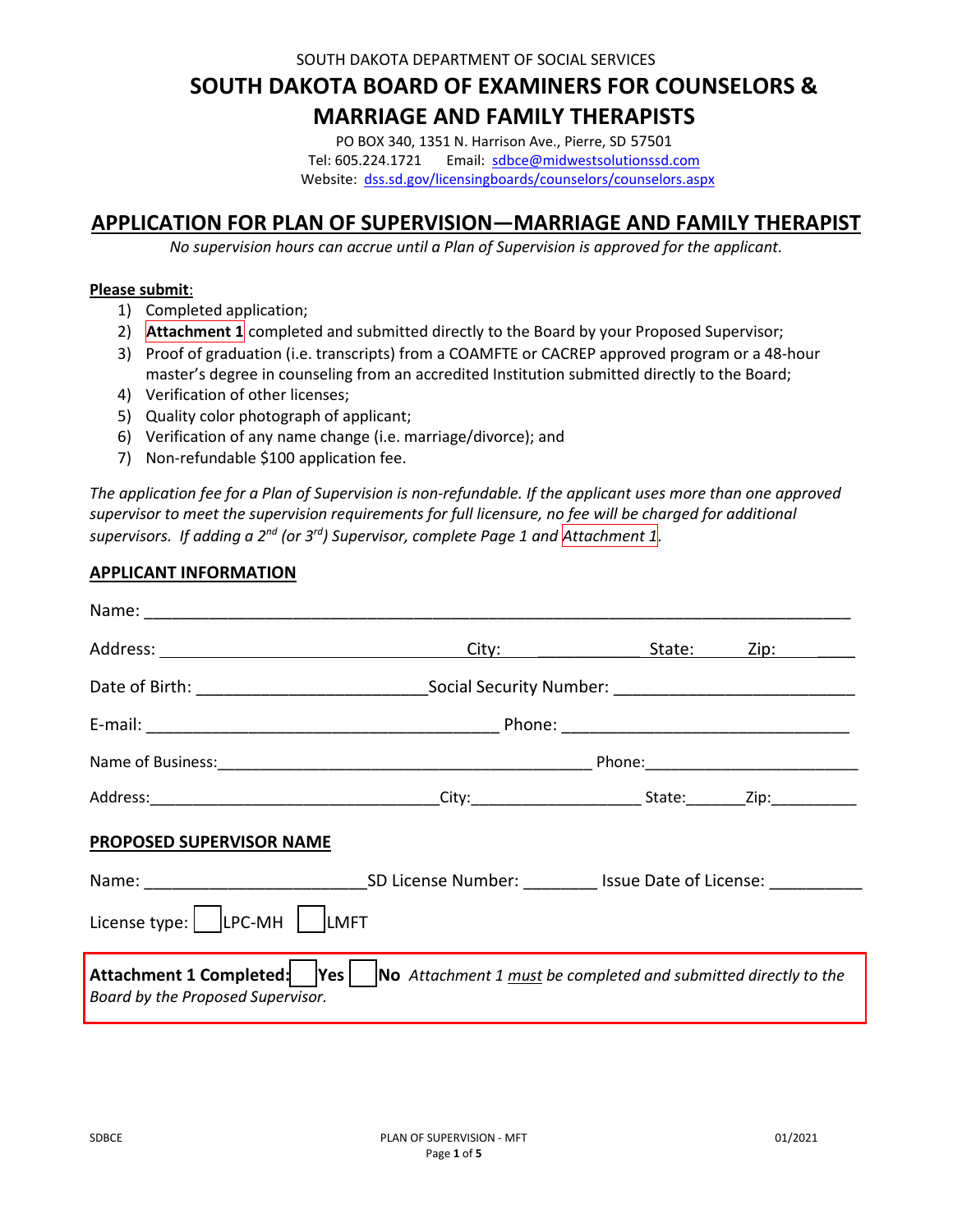## **EDUCATION**

| Name of Post Graduate Institution:                                                                                                                               |                                                                                                                                                                                                                                |  |  |  |  |  |  |  |
|------------------------------------------------------------------------------------------------------------------------------------------------------------------|--------------------------------------------------------------------------------------------------------------------------------------------------------------------------------------------------------------------------------|--|--|--|--|--|--|--|
|                                                                                                                                                                  |                                                                                                                                                                                                                                |  |  |  |  |  |  |  |
| Date of Graduation: The Contract of Graduation:                                                                                                                  | Degree: the contract of the contract of the contract of the contract of the contract of the contract of the contract of the contract of the contract of the contract of the contract of the contract of the contract of the co |  |  |  |  |  |  |  |
| Was your program of study COAMFTE or CACREP approved? $\parallel$  Yes    No*<br>*If No, complete Attachment 2 and document the content areas of your education. |                                                                                                                                                                                                                                |  |  |  |  |  |  |  |

*Please request your school send an official copy of your transcripts directly to the South Dakota Board of Examiners for Counselors & Marriage and Family Therapists at PO Box 340, Pierre, SD 57501 or electronically to sdbce@midwestsolutionssd.com. Transcripts must be received directly from the school to be valid. Date requested:\_\_\_\_\_\_\_\_\_\_\_\_\_\_*

#### **NATIONAL EXAMINATION**

A passing score on the MFT National Examination is required prior to applying for licensure for Licensed Marriage & Family Therapist (LMFT).

*When completed, request your official MFT national exam score be sent to the South Dakota Board of Examiners for Counselors & Marriage and Family Therapists at PO Box 340, Pierre, SD 57501 or released to the Board through the AMFTRB online results portal.* 

#### **MILITARY STATUS**

 $|YES|$  NO Are you a member or the spouse of a member of the armed forces of the United States?

If Yes, were you or your spouse the subject of a military transfer to South Dakota? If Yes, did you leave employment to accompany your spouse to South Dakota?

| Yes  | INo |
|------|-----|
| Yesl | INo |

**LEGAL QUESTIONS (***If you answer yes to any question below, please provide a separate written explanation.)*

|  |  | $\left  \begin{array}{c}   \end{array} \right $ $\left $ NO Have you ever been convicted, pled no contest/nolo contender, pled guilty |
|--|--|---------------------------------------------------------------------------------------------------------------------------------------|
|  |  | or been granted a deferred judgment or suspended imposition of sentence or had prosecution                                            |
|  |  | deferred with respect to a felony?                                                                                                    |

|  |  | $\vert$   YES     NO Have you ever been convicted, pled no contest/nolo contender, pled guilty |
|--|--|------------------------------------------------------------------------------------------------|
|  |  | to, or been granted a deferred judgement or suspended imposition of sentence, or had           |
|  |  | prosecution deferred with respect to a misdemeanor other than a class 2 traffic offense?       |

 $YES$  NO Have you been disciplined with a reprimand, censure, suspension, temporary suspension, probation, revocation, or refusal to renew a professional license in any state?



 $YES$  NO Have you previously made application for licensure to this Board?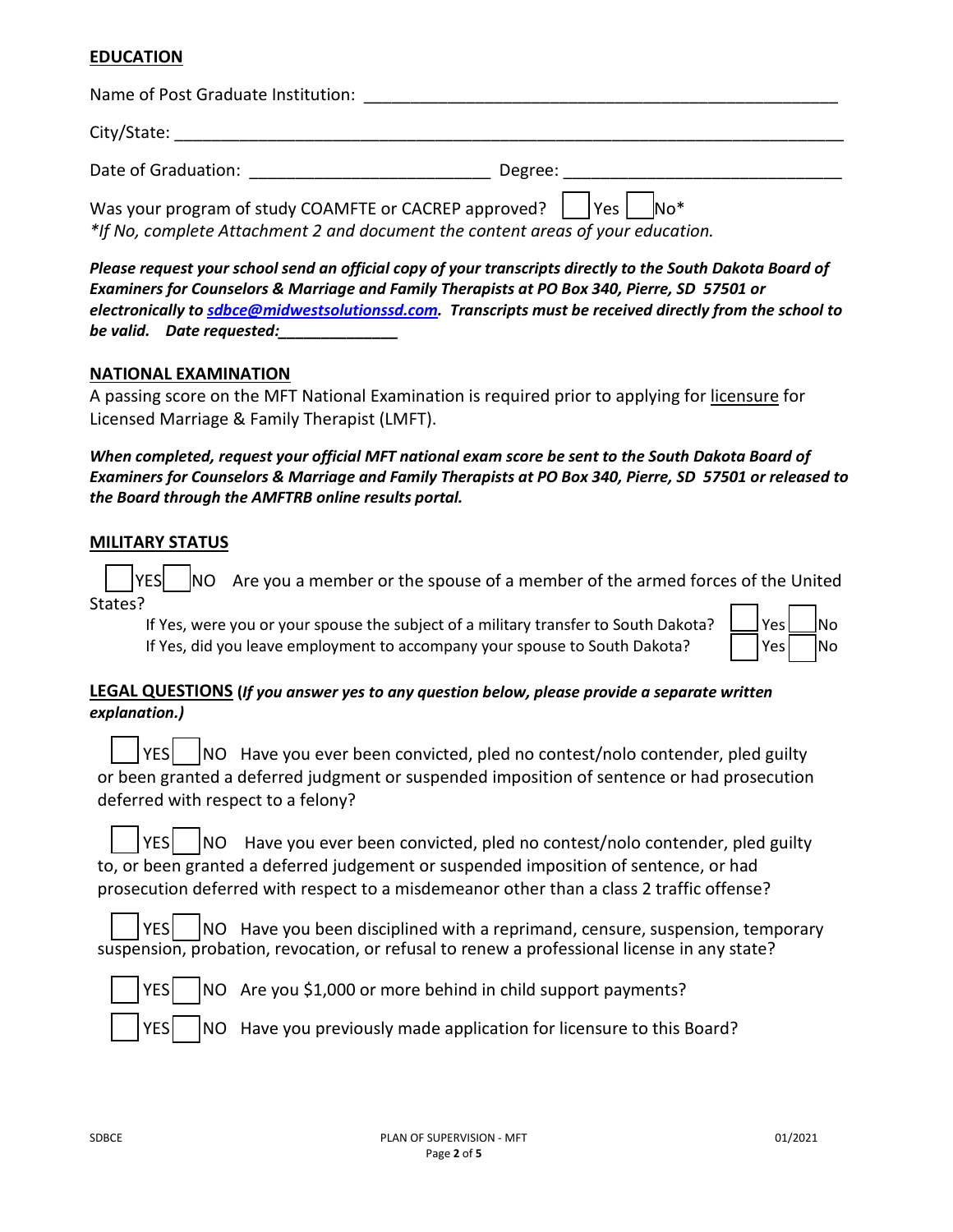### **OTHER LICENSES**

Do you currently hold a valid license to practice counseling in another state?  $\parallel$  |YES | |NO If yes, which state(s)?

|                                                                                                      | If yes, please request the issuing state send a Letter of Verification to the South Dakota Board of Examiners |  |  |  |  |  |  |
|------------------------------------------------------------------------------------------------------|---------------------------------------------------------------------------------------------------------------|--|--|--|--|--|--|
| for Counselors & Marriage and Family Therapists at PO Box 340, Pierre, SD 57501 or electronically to |                                                                                                               |  |  |  |  |  |  |
| sdbce@midwestsolutionssd.com.                                                                        | Date reauested:                                                                                               |  |  |  |  |  |  |

#### **STATISTICAL INFORMATION**

These questions are asked for statistical purposes. Your answers are optional.

What is your gender?  $\left| \begin{array}{c} \text{Female} \\ \text{Female} \end{array} \right|$  Male

What is your race? Please check all that apply.

Asian American Indian or Alaska Native Black or African American

Hispanic or Latino White or Caucasian **Other** Native Hawaiian or Pacific Islander  $\Box$  Decline to Provide

**APPLICATION FEE** Please include a personal check, cashier's check, certified check or money order made payable to the State of South Dakota for the applicable amount.

\$100 non-refundable application fee

#### **To be signed in the presence of a Notary Public**

BY MY SIGNATURE BELOW, I VERIFY, UNDER PENALTY OF PERJURY, THAT I AM THE APPLICANT COMPLETING *THIS APPLICATION AND THAT ALL INFORMATION SUBMITTED IS TRUE AND CORRECT TO THE BEST OF MY KNOWLEDGE. I FURTHER UNDERSTAND THAT FALSE OR INCORRECT INFORMATION, OMMISSIONS, INACCURACIES OR FAILURES TO MAKE FULL DISCLOSURE MAY RESULT IN THE CANCELLATION OR DENIAL OF A PLAN OF SUPERVISION OR LICENSE ISSUED PURSUANT TO THIS APPLICATION AND MAY BE SUBJECT TO CIVIL AND CRIMINAL PROCEEDINGS. I AGREE ALL INFORMATION IN THIS APPLICATION CAN BE VERIFIED AND INVESTIGATED. I HAVE READ, AND AM FAMILIAR WITH THE SOUTH DAKOTA CODIFIED LAWS AND ADMINISTRATIVE RULES REGULATING PROFESSIONAL COUNSELING AND HEREBY AGREE TO ABIDE BY SUCH LAWS AND REGULATIONS.* 

*\_\_\_\_\_\_\_\_\_\_\_\_\_\_\_\_\_\_\_\_\_\_\_\_\_\_\_\_\_\_\_\_\_\_\_\_\_\_\_\_\_\_\_ \_\_\_\_\_\_\_\_\_\_\_\_\_\_\_\_\_\_\_\_\_\_\_\_\_*

Applicant Signature Date

State of ) SS

County of

On this \_\_\_ day of \_\_\_\_\_\_\_, 20\_\_\_, the above applicant, \_\_\_\_\_\_\_\_\_\_\_\_\_\_\_\_\_\_\_\_\_\_\_\_\_\_\_\_\_, personally appeared, known to me or satisfactorily proven to be the same person whose name s subscribed to the written instrument, and acknowledged that he/she executed the same for the purposes therein contained. In witness where of, I have here unto set my hand and official seal.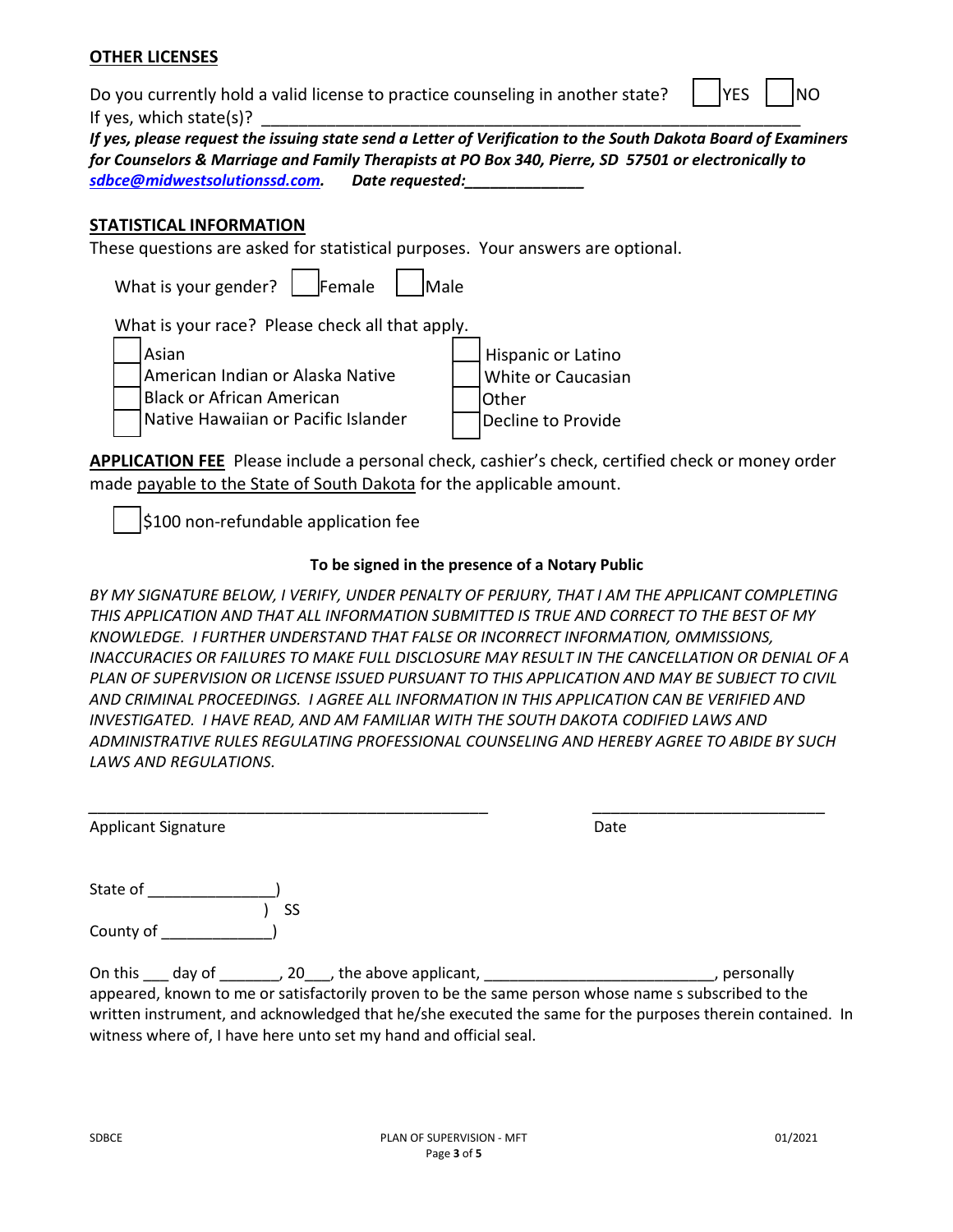(SEAL) Notary Signature: \_\_\_\_\_\_\_\_\_\_\_\_\_\_\_\_\_\_\_\_\_\_\_ Notary Name: \_\_\_\_\_\_\_\_\_\_\_\_\_\_\_\_\_\_\_\_\_\_\_\_\_\_

My Commission Expires: \_\_\_\_\_\_\_\_\_\_\_\_\_\_\_\_\_\_\_

#### Attach Photo Here

For identification purposes, the applicant shall furnish one color headshot taken not more than six months before the date of application.

#### **Mail completed application and fee to:**

SD Board of Examiners for Counselors & Marriage and Family Therapists PO Box 340 Pierre, SD 57501

*For Office Use Only: Application Fee Check number \_\_\_\_\_\_\_\_\_\_\_\_\_\_\_\_\_\_\_\_\_\_ Amount\_\_\_\_\_\_\_\_\_\_\_\_\_\_\_\_\_\_\_\_\_\_\_ Date\_\_\_\_\_\_\_\_\_\_\_\_\_*